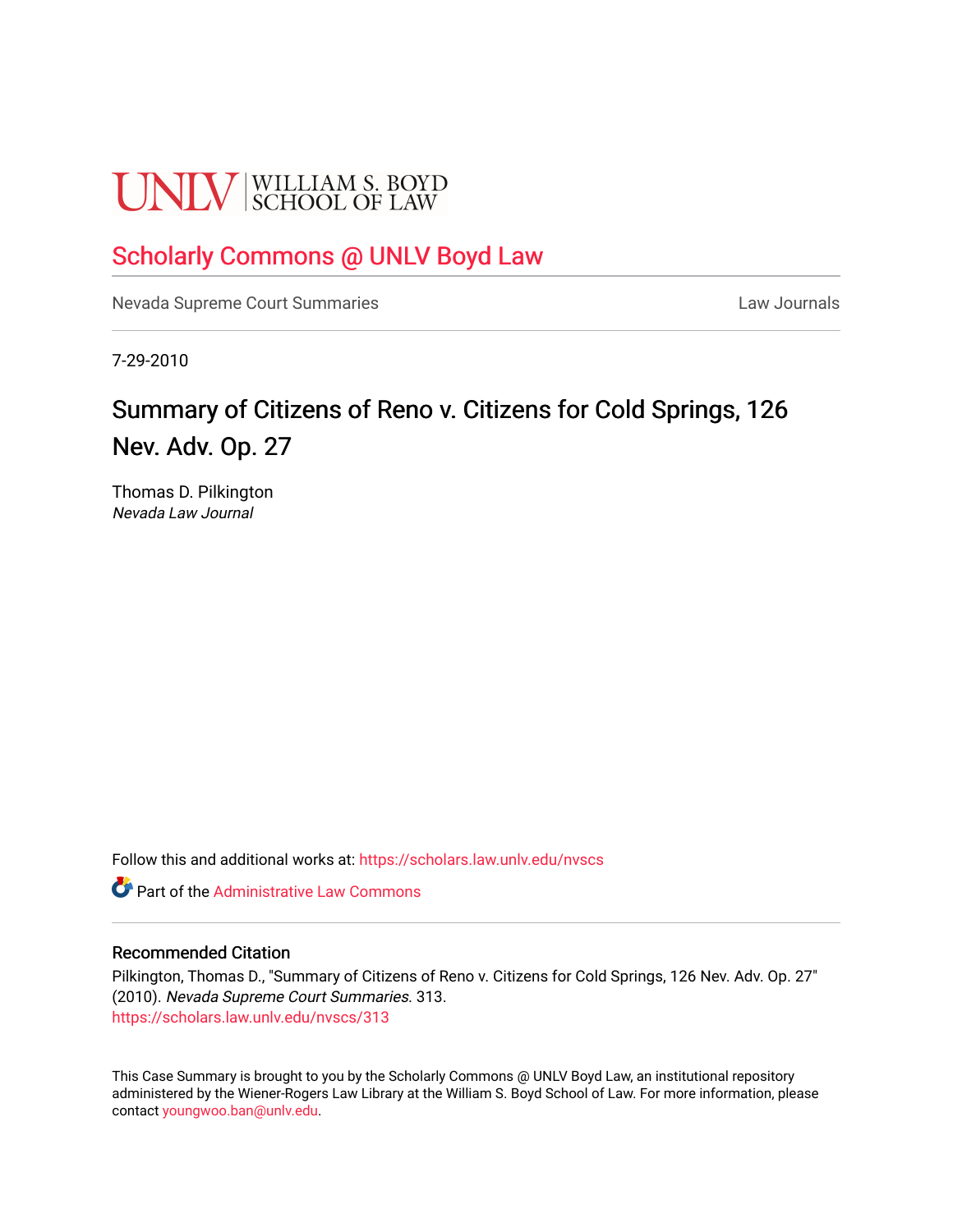# *Citizens of Reno v. Citizens for Cold Springs***, 126 Nev. Adv. Op. 27 (July 29, 2010)<sup>1</sup>**

# **ADMINISTRATIVE LAW – Resolution and Ordinance Procedures**

# **Summary**

Appeal from a district court's finding that the City failed to properly amend the Reno Master Plan ("RMP") and finding that the City violated former Reno Municipal Code ("RMC")  $§18.06.404(d)(1)(b).$ 

# **Disposition/Outcome**

Reversed the district court's finding that the City failed to properly amend the RMP and affirmed the district court's conclusion that the City violated former RMC §18.06.404(d)(1)(b)<sup>2</sup>.

# **Factual and Procedural History, Relevant Law**

# I. Passage of Resolution 6712 and Ordinance 5809

In 2005, the City of Reno ("City") passed a zoning ordinance that annexed 6,800 acres of undeveloped land in Cold Springs. The City annexed the land to accommodate land developers' plans to build large amounts of new commercial space and several thousand new residential units. Nevada law required the Reno Planning Commission ("RPC") and City Council to modify the City's master plan and zoning provisions before development could begin.

Nevada Revised Statutes ("NRS") 278.030(1) mandates that any Nevada city with a population in excess of 25,000 people must create a planning commission that is responsible for drafting and adopting master plans. Master plans are long-term, comprehensive guides for development and growth of an area. Before adopting a substantial amendment to a master plan, the commission must hold a public hearing on the amendment. Once adopted by the city, the local governing body can adopt the amendment if it practically applies for the area's development.

NRS 278.0282 mandates that a governing body submit a proposed plan or amendment to the RPC before adopting the amendment. Once the governing body submits the proposed amendment, the RPC must determine whether the proposed plan or amendment conforms to the comprehensive regional plan ("CRP").

Governing bodies can also enact zoning ordinances with a procedure similar to that used to adopt amendments to master plans. Under RMC § 2.100, a local committee must consider a proposed ordinance and the Reno City Council must either adopt or reject the proposed ordinance within forty-five days of publication. NRS 278.0284 states that any zoning action

<sup>&</sup>lt;sup>1</sup> By Thomas D. Pilkington.

 $2$  The City amended RMC §18.06.404 in 2009 after the district court issued its order in this case. Accordingly, the Court analyzed this matter in accordance with the version of RMC § 18.06.404 that was in effect prior to the amendment.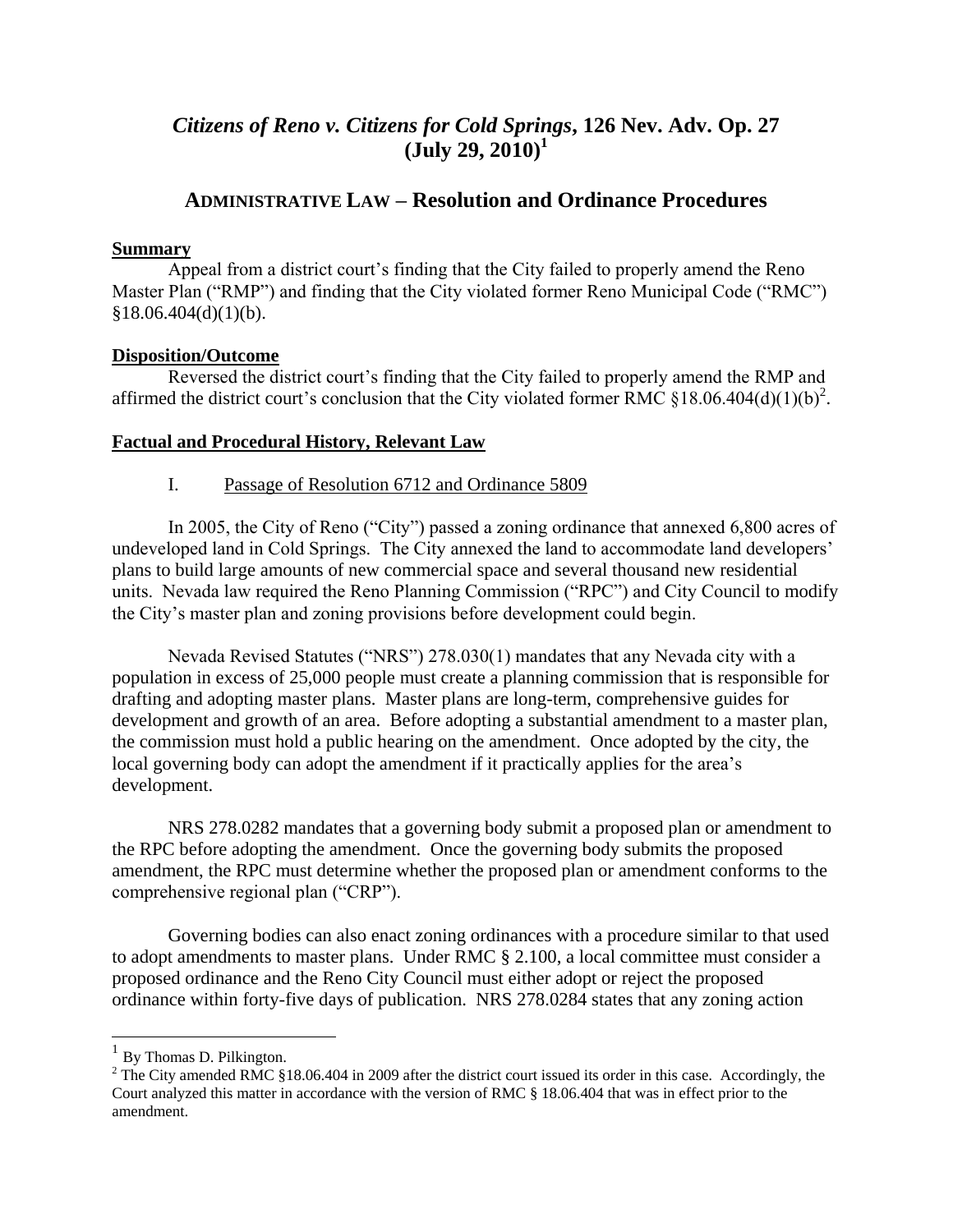must conform to the local master plan. NRS 278.250(2) requires the local government make a specific finding that the ordinance conforms to the master plan.

In this case, the RPC approved a zoning ordinance that would rezone the Cold Springs property from generally rural to industrial, commercial, and urban residential classifications. The amendment also altered the Reno Master Plan ("RMP") so that it was in agreement with the zoning ordinance. The RPC deferred issues about supplying the prospective development with water services and infrastructure (collectively "Services") to a later date.

After the RPC approved the amendments and ordinance, the Reno City Council ("City Council") conditionally approved the master plan amendments in Resolution 6712, which would change the RMP by altering the land use designations. The resolution stated that it would become effective upon a determination of conformance by the RPC. The City Council then changed Cold Springs' rural zoning designations to primarily urban designations in Ordinance 5809. The amended Ordinance 5809 would become effective upon the RPC's determination that the master plan amendments conformed to the regional plan. In passing Resolution 6712 and Ordinance 5809, the City Council did not make a finding that Cold Springs' existing Services were adequate to serve the growth on the property, nor did it make a finding that specified plans to supply additional Services to meet anticipated demand.

The City Council then submitted the proposed master plan amendments to the RPC for a conformity determination. The RPC unanimously determined that the proposed amendments conformed to the RMP and Truckee Meadows Regional Plan ("Truckee RMP"). Upon the conformity determination, both Resolution 6712 and Ordinance 5809 went into effect.

# II. District Court Proceedings

Citizens, taxpayers, residents, and property owners (collectively "Respondents") filed suit against the City in 2006. Their amended complaint petitioned for both a writ of mandamus and judicial review. The complaint alleged that the City erred in adopting Ordinance 5809 because it did not conform at the time of its passage. The complaint stated that the City failed to properly enact Resolution 6712 because the RPC did not make a conformity determination before passage. Finally, the complaint alleged that the City erred by adopting Ordinance 5809 because it did not make a Services finding prior to passage.

After a hearing, the district court ordered the City to set aside Ordinance 5809. In an amended order, the court concluded that the requirements of obtaining an amendment to a master plan and planning to provide Services are more than mere procedural guidelines. The court did not order the City to set aside Resolution 6712. The court also concluded that the City disregarded RMC procedure by adopting Ordinance 5809 without a finding regarding Services. The City appealed.

# **Discussion**

I. Standard of Review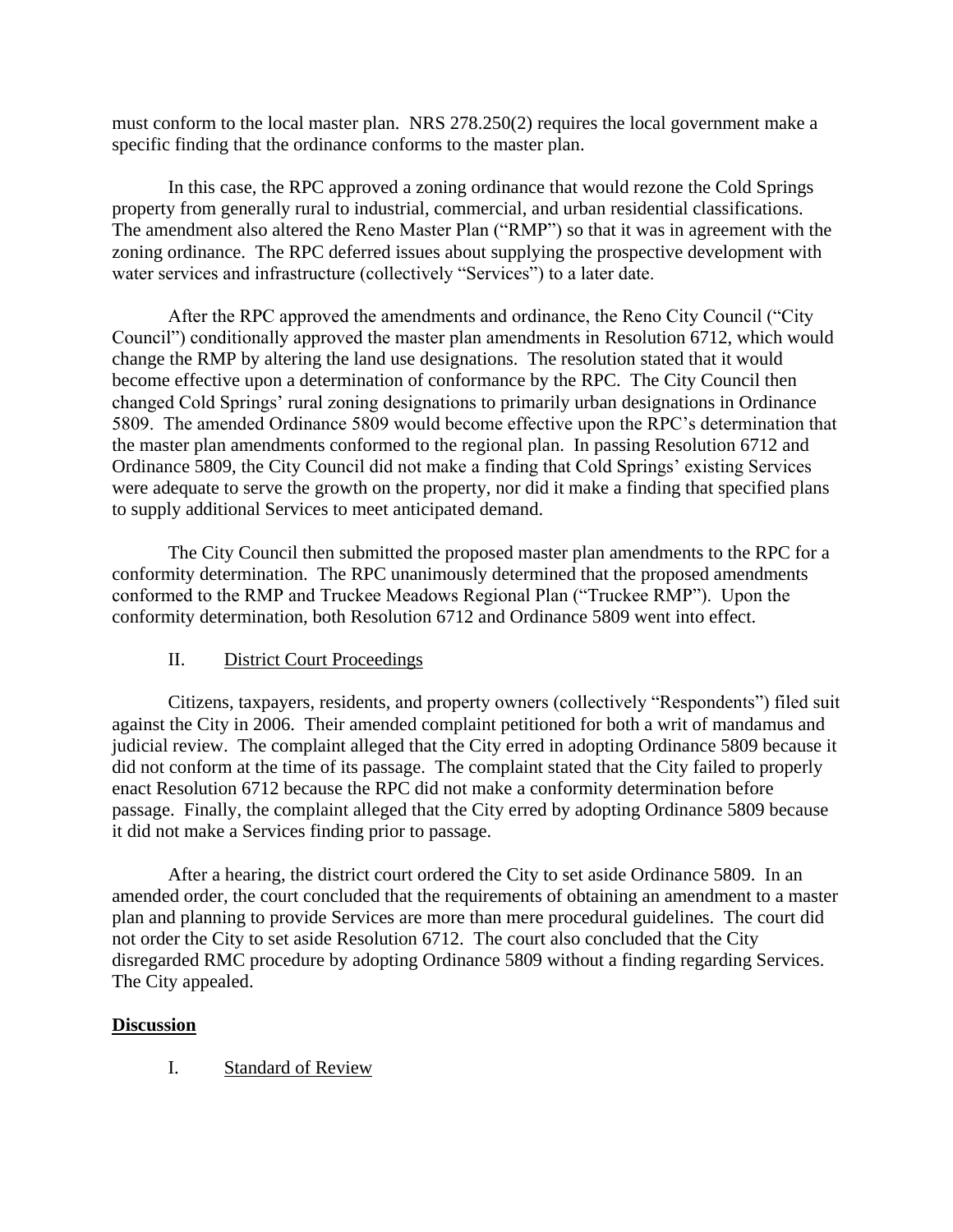The Nevada Supreme Court concluded that the proper mechanism for procedural actions of municipal legislative entities was a petition for judicial review. Because this case considered two procedural issues: (1) whether the City complied with NRS 278.0282 when passing the amendments in Resolution 6712, and (2) whether the City complied with former RMC § 18.06.404(d)(1)(b) when rezoning the property in Ordinance 5809, a petition for judicial review was proper.

The Court also stated that the proper standard for review was whether substantial evidence supports the governing body's findings. Substantial evidence is that which a reasonable mind could accept as sufficient to support a conclusion.

The Court interpreted NRS 278.0282 and former RMC § 18.06.404(d)(1)(b) de novo.

### II. The City complied with NRS 278.0282 when passing Resolution 6712

The City argued that it properly adopted Resolution 6712 because its language stated that the amendments would only become effective after an RPC conformity determination. Respondents argued that the City violated NRS 278.0282 because it adopted the amendments prior to the RPC conformity determination.

The Court determined that the City complied with the NRS 278.0282 provision that mandated submission of "proposed" amendments to the RPC prior to amendment. The Court sided with the City because Resolution 6712 included a provision that the amendments would only become effective after a conformity determination by the RPC.

### III. The City violated former RMC  $\S$  18.06.404(d)(1)(b) when passing Ordinance 5809

The City argued that the lower court erred when it ordered Ordinance 5809 set aside because the City complied with the former RMC law. The City further argued that the law did not require the local government to make a finding setting forth detailed plans about Services prior to approval. Respondents argued that the RMC law mandated the City to make a sufficient finding about Services.

#### A. The requirements of former RMC  $\S$  18.06.404(d)(1)(b)

The former RMC law stated that for any zoning map amendment, the planning commission and city council must find that the change in zoning represents orderly development of the city and that there are or will be adequate Services to support the proposed zoning change. The Court analyzed the former RMC law because it was in effect at the time the district court issued its amended order.

Both parties acknowledged that the existing Services could not support the proposed development. Because Cold Springs' existing services could not support the proposed development, the former RMC law required the RPC and City Council to make a finding when passing Ordinance 5809 regarding plans to supply adequate Services. The City argued that it complied with the code because it made findings that said details regarding the provision of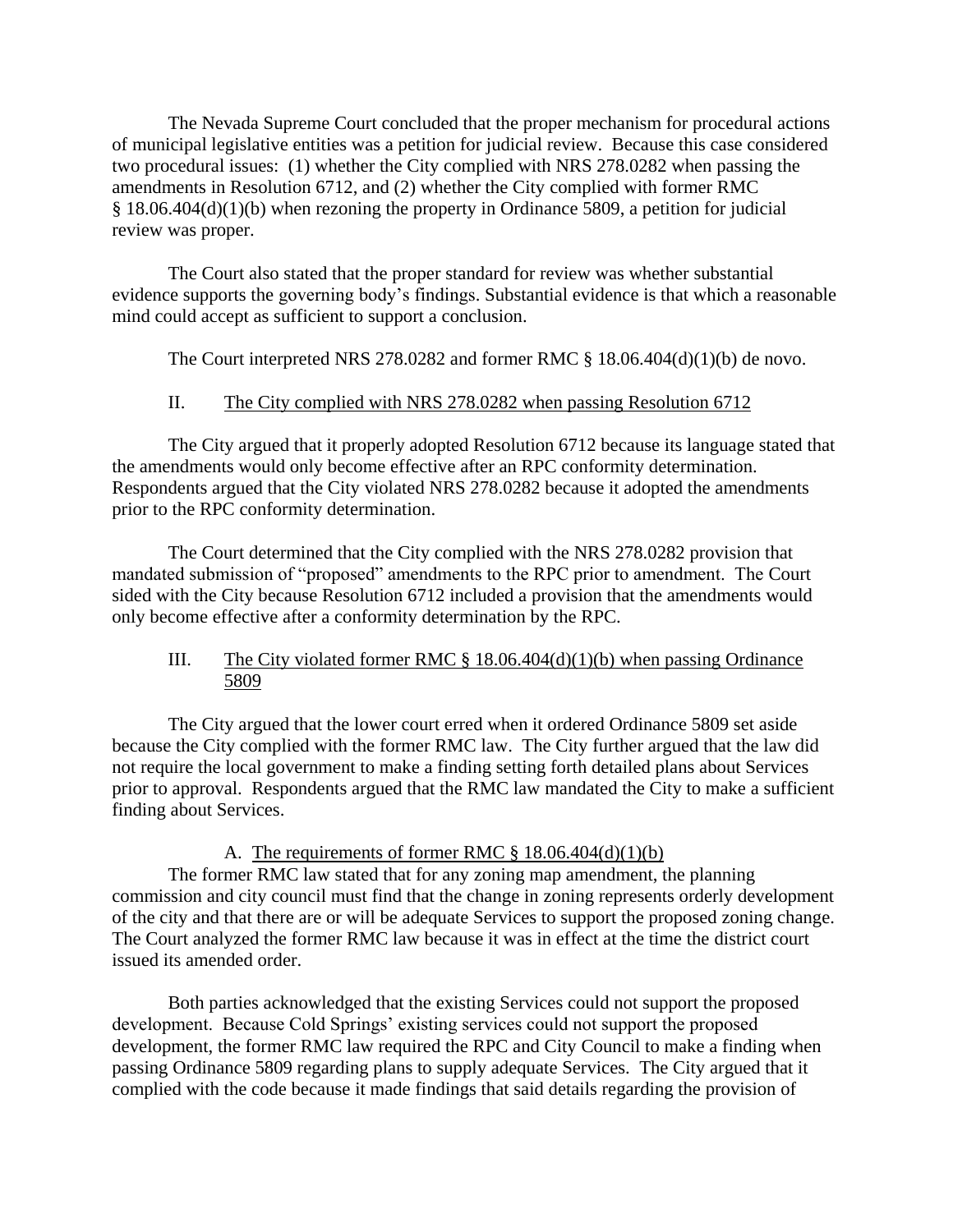Services would be established before development began. Respondents argued that the former RMC law mandated local governments to make a finding about plans for Services *prior* to adoption of amendments to the master plan.

The Court reasoned that the City's interpretation of the former RMC law would render part of the code meaningless and courts must construe ordinances in a manner that gives meaning to all of the terms and language. The provision clearly and unambiguously did not permit governing entities to merely defer findings regarding Services to a later date. As such, the Court found that the provision's plain language states that local government must make a finding about plans for Services *prior* to the adoption of amendments to a master plan. The Court elaborated on its finding by stating that government must set forth an estimate of the Services required to serve the proposed development and how the government plans to meet the demand.

> B. Substantial evidence did not show that the City made a sufficient finding about plans for Services

The Court evaluated the statements that the RPC made when approving Ordinance 5809. One such statement was: "[a]s future development projects are brought forward . . . [Service] . . . needs will be addressed." The RPC also stated that "while details of [Services] will be required when the development is proposed, there is infrastructure in place that could be expanded, such as an existing sewer plant and a water purveyor called Utilities, Inc. Alternatively, new utilities could be built by the developer."

Because the statements did not articulate even a general plan to meet the potential demands for Services, the statements did not satisfy RMC § 18.06.404(d)(1)(b). Although a detailed, all-inclusive plan for Services is not necessary, mere deferral of the issue or broad conclusions is insufficient. Because the City did not satisfy the RMC law, the Court held that the lower court did not err by ordering Ordinance 5809 set aside.

# **Conclusion**

The Court held that the City complied with NRS 278.0282 because Resolution 6712 provided that the proposed master-plan amendments would become effective after the RPC conformity determination. Additionally, the Court also held that the City violated former RMC § 18.06.404(d)(1)(b) because there was no substantial evidence showing that it made an adequate finding about planned water services and infrastructure before passing Ordinance 5809. Accordingly, the Court reversed the district court's finding that the City failed to properly amend the Reno Master Plan and affirmed the lower court's conclusion that the City violated the former RMC law.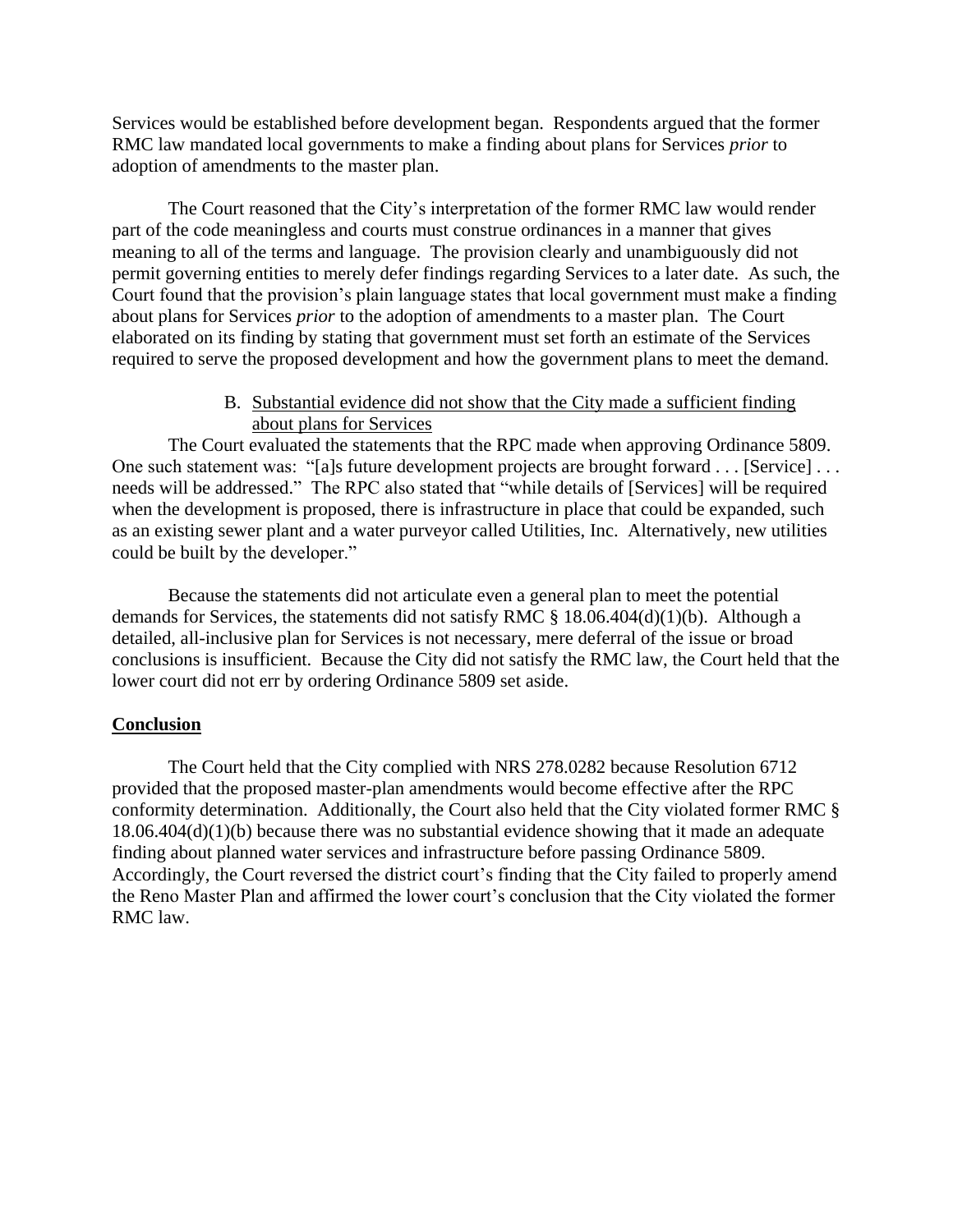Cite as: City of Reno v. Citizens for Cold Springs

126 Nev. Adv. Op. No. 27

July 29, 2010

# IN THE SUPREME COURT OF THE STATE OF NEVADA

No. 50301

# CITY OF RENO,

Appellant,

vs.

CITIZENS FOR COLD SPRINGS; ANTHONY MIDMORE; AND JOAN LISCOM,

Respondents.

 Appeal from an amended district court order in a land use action. Second Judicial District Court, Washoe County; Robert H. Perry, Judge.

Affirmed in part and reversed in part.

John J. Kadlic, City Attorney, and Marilyn D. Craig, Deputy City Attorney, Reno, for Appellant.

John L. Marshall, Reno, for Respondents.

McDonald Carano Wilson LLP and Michael A.T. Pagni and Mark W. Dunagan, Reno, for Amici Curiae.

BEFORE THE COURT EN BANC.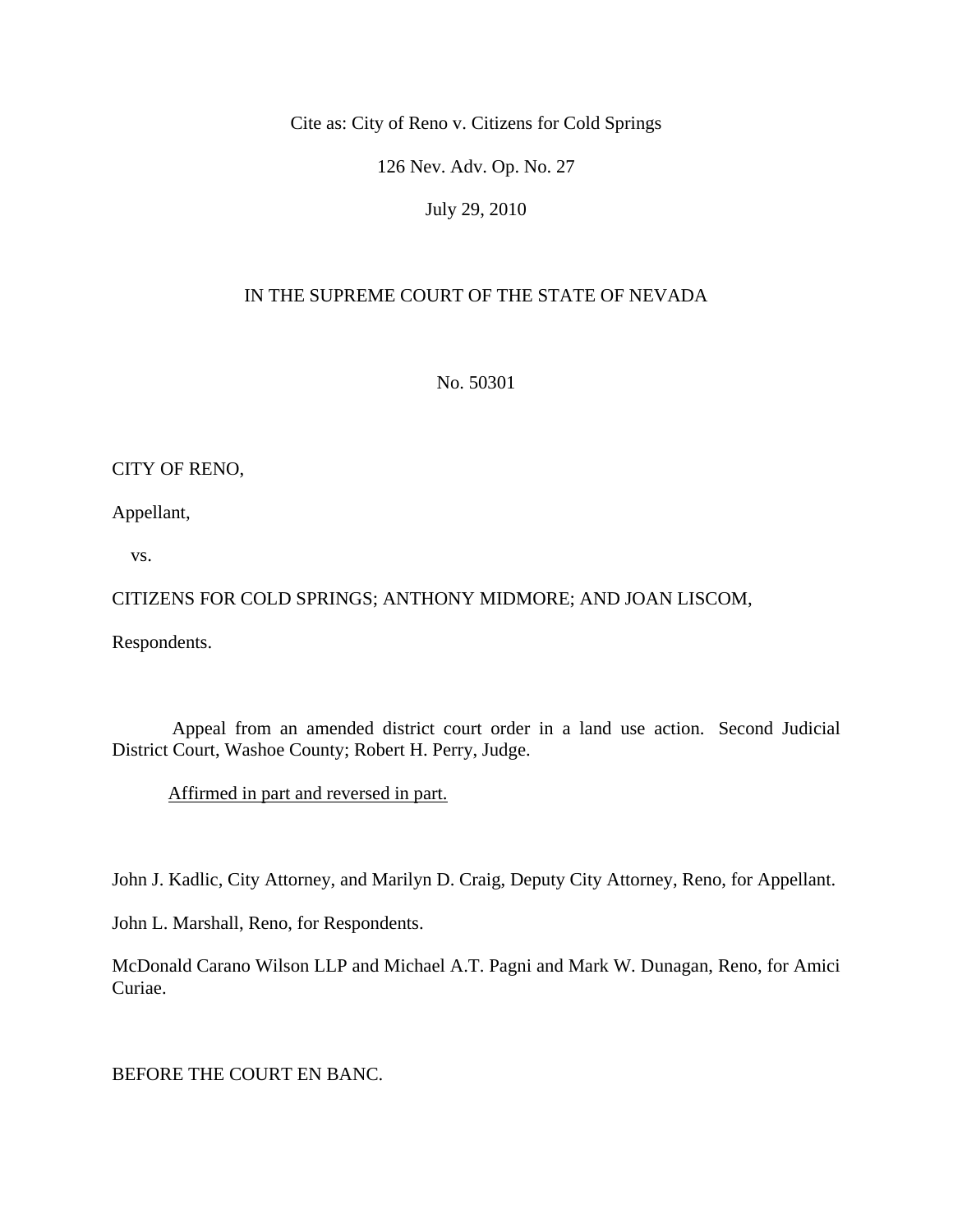#### **OPINION**

By the Court, GIBBONS, J.:

In this appeal, we consider whether the City of Reno violated Nevada law by conditionally approving amendments to the Reno Master Plan prior to the Truckee Meadows Regional Planning Commission's decision that the proposed amendments conformed to the Truckee Meadows Regional Plan. We also consider whether the City violated a former provision in the Reno Municipal Code (RMC) by failing to make a sufficient finding about plans for water services and infrastructure before passing a zoning ordinance that corresponded with the proposed master-plan amendments. We conclude that the City complied with Nevada law because the master-plan amendments only became effective after the Regional Planning Commission determined that the proposed amendments conformed to the regional plan. We further conclude that the City violated the RMC because the findings it made prior to approval of the zoning ordinance about planned water services and infrastructure deferred the subject to a later date and were too general in nature to satisfy the mandates of the code. Therefore, we affirm in part and reverse in part.

#### FACTS AND PROCEDURAL HISTORY

#### I. Passage of Resolution 6712 and Ordinance 5809

 Cold Springs is a predominately rural area located north of Reno. It is a closed hydrographic basin that traps water and sewer outflow within its confines. Because of the closed nature of Cold Springs' water services and infrastructure, there are limited water supplies and sewage disposal available to its citizens. In 2005, the City passed a zoning ordinance that annexed approximately 6,800 acres of undeveloped land in Cold Springs.[1] The City annexed this land because developers proposed substantial urbanization in the area, including 13.5 million square feet of new commercial space and 6,860 new residential units. After the annexation, Nevada's statutory scheme required the Reno Planning Commission and City Council to modify the City's master plan and zoning provisions before development could begin.

 Pursuant to NRS 278.030(1), the governing entity of each Nevada city with a population of 25,000 people or more must create a planning commission. City planning commissions are responsible for drafting and adopting master plans. Sustainable Growth v. Jumpers, LLC, 122 Nev. 53, 62, 128 P.3d 452, 459 (2006) (citing NRS 278.150(1)-(2)). Master plans contain longterm, comprehensive guides for the orderly development and growth of an area. Id. (citing NRS  $278.150(1)-(2)$ ). Before adopting a substantial amendment to a master plan, the city planning commission must hold at least one public hearing after providing notice by publication of the hearing's time and place. NRS 278.210(1). Once the city planning commission adopts the master-plan amendments, the local governing body may adopt such amendments if they can be practically applied for the area's development. NRS 278.220(1). Before adopting any amendment, however, the governing body must hold a public hearing after providing notice by publication of the hearing's time and place. NRS 278.220(3).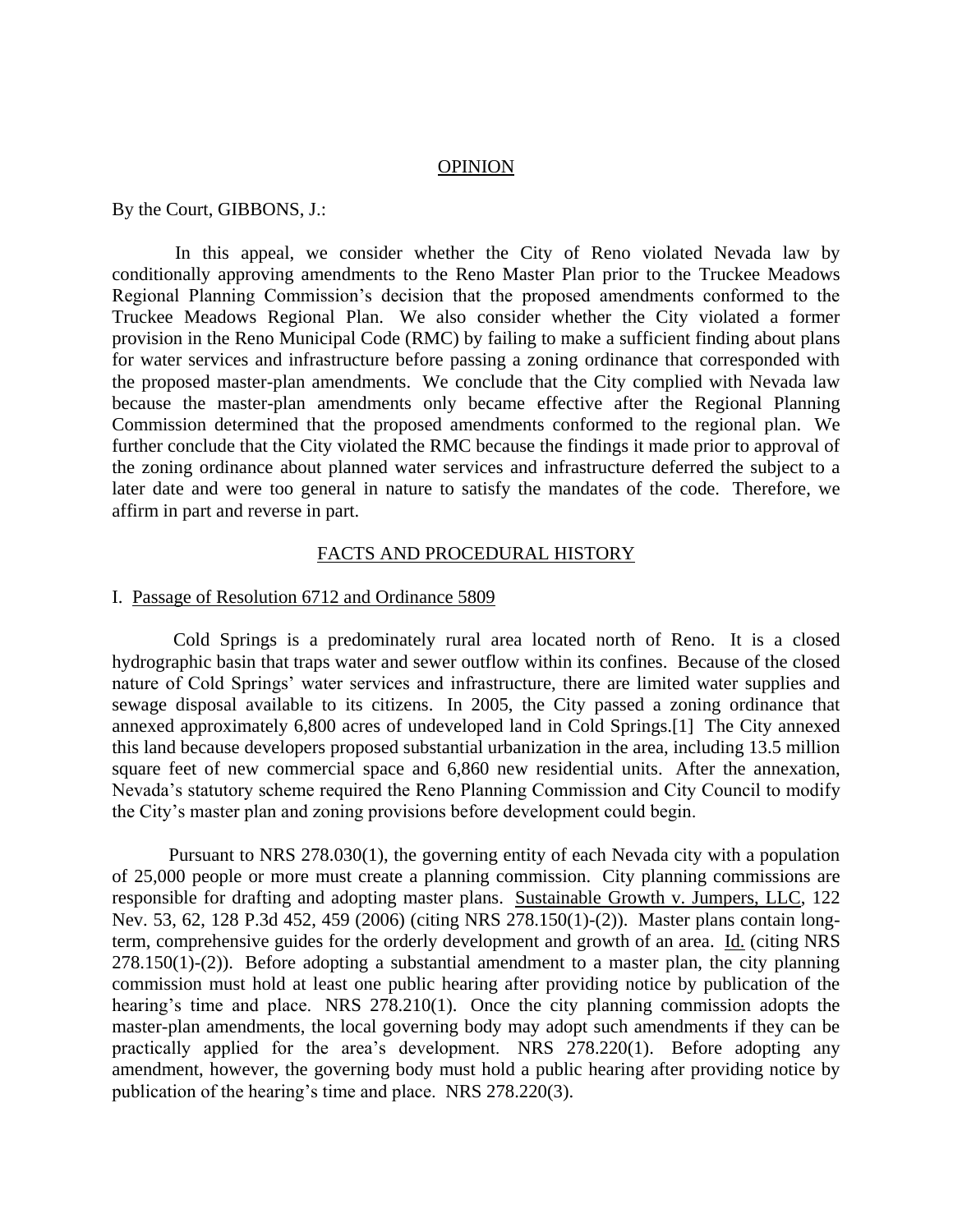When a governing body adopts an amendment to a master plan, it must also abide by the procedures set forth in NRS 278.0282. Subsection 1 of NRS 278.0282 states that "[b]efore the adoption or amendment of any master plan, . . . each governing body and any other affected entity shall submit the proposed plan or amendment to the regional planning commission." Once the governing body submits the proposed master-plan amendment, the regional planning commission shall "determine whether the proposed plan or amendment conforms with the comprehensive regional plan." NRS 278.0282(1). Regional plans set forth goals and policies for the physical development and orderly management of the regional area in question. NRS 278.0272(1)-(2).

 Governing bodies may also enact zoning ordinances with a procedure similar to that used to adopt amendments to master plans. NRS 278.260(1) sets forth that local governing entities must provide for the manner in which zoning ordinances are amended. Under RMC section 2.100, a local committee must first consider a proposed ordinance and, after the city meets requirements for the notice and publication of the provision, the Reno City Council must either adopt or reject the proposed ordinance within 45 days after the publication. Any proposed zoning changes must also substantially conform to the applicable master plan. Nova Horizon v. City Council, Reno, 105 Nev. 92, 96, 769 P.2d 721, 723 (1989). Pursuant to NRS 278.0284,  $\frac{1}{2}$  a  $\frac{1}{2}$  action of a local government relating to . . . zoning . . . must conform to the master plan of the local government. In adopting any ordinance or regulation relating to . . . zoning, . . . the local government shall make a specific finding that the ordinance conforms to the master plan." In addition, NRS 278.250(2) states that "zoning regulations must be adopted in accordance with the master plan for land use."

 In this case, the Reno Planning Commission held a public hearing to discuss amendments to the Reno Master Plan and the passage of a corresponding zoning ordinance. The proposed zoning ordinance would rezone the subject property in Cold Springs from generally rural landuse designations to industrial, commercial, and urban residential classifications. The proposed master-plan amendments would alter the Reno Master Plan so that it was in agreement with the proposed zoning ordinance. The Reno Planning Commission then approved the master-plan amendments and corresponding zoning ordinance. When considering these provisions, it deferred issues about supplying the prospective development with water services and infrastructure to a later date.

 After the Reno Planning Commission approved the proposed amendments and ordinance, the Reno City Council considered them at a public hearing. The City Council then conditionally approved the master-plan amendments in Resolution 6712, which would change the Reno Master Plan by altering the land-use designations for the subject property. The resolution stated that it would "become effective upon a determination of conformance by the Regional Planning Commission." Next, the City Council changed Cold Springs' rural zoning designations to primarily urban designations in Ordinance 5809. Although Ordinance 5809 originally stated that it would become effective several days after its adoption, the City Council amended the ordinance so that it would become effective upon the Regional Planning Commission's determination that the master-plan amendments conformed to the regional plan. When passing Resolution 6712 and Ordinance 5809, the City Council did not find that Cold Springs' existing water services and infrastructure were adequate to serve the potential growth on the property.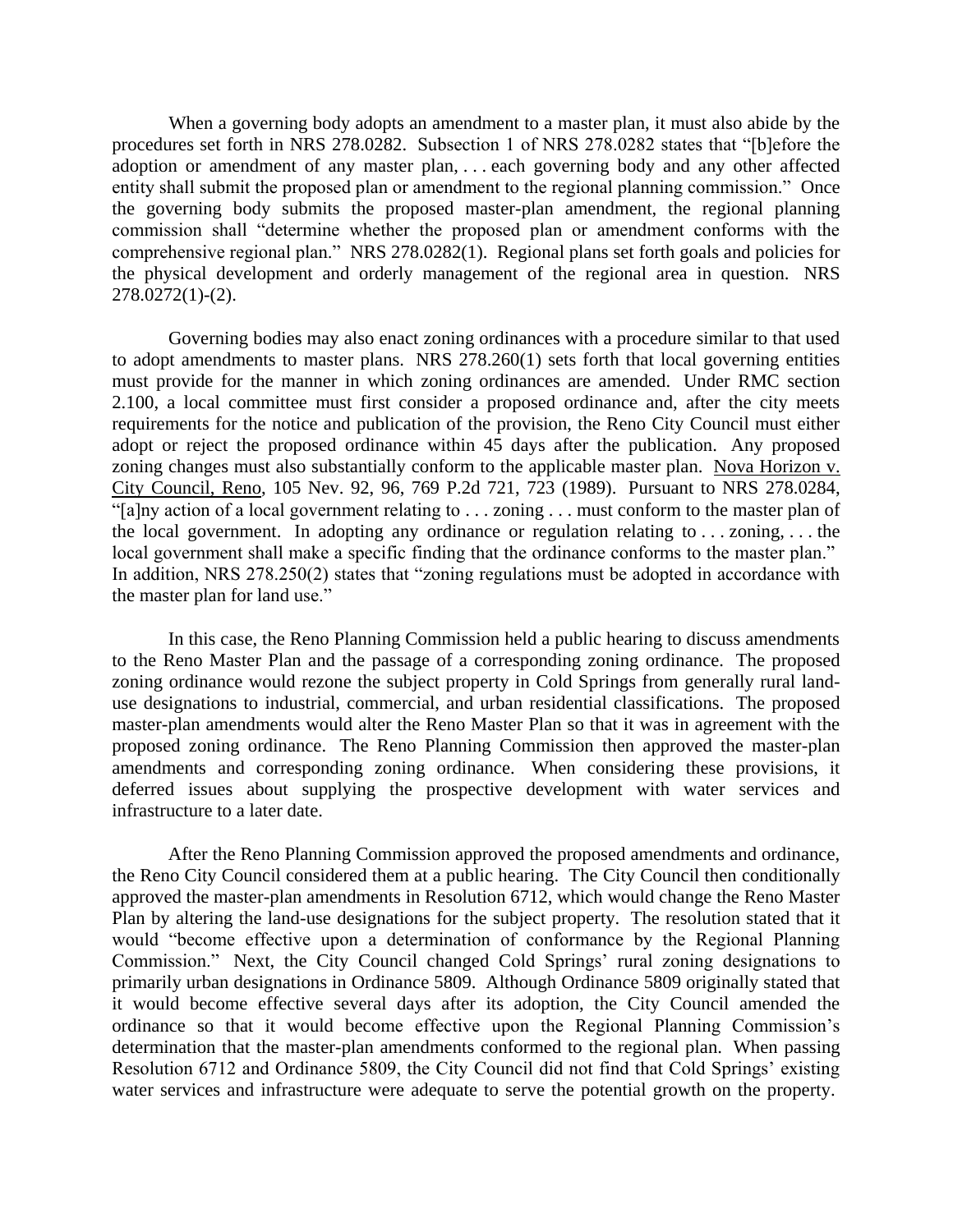Nor did it make a finding specifying plans to supply additional water services and infrastructure to the subject property to meet the anticipated demand caused by development.

 Following the passage of these provisions, the City Council submitted the proposed master-plan amendments to the Regional Planning Commission at the Truckee Meadows Regional Planning Agency so that it could determine whether the amendments conformed to the Truckee Meadows Regional Plan. The Nevada Legislature created the Truckee Meadows Regional Planning Agency in 1989 to foster coordination between Reno, Sparks, and Washoe County. The agency is comprised of a director, staff, the Regional Planning Governing Board, and the Regional Planning Commission. The agency adopted the first Truckee Meadows Regional Plan in 1991. Then in 2002, it adopted a regional plan that created a streamlined, simplified process for coordinating land-use development in Reno, Sparks, and Washoe County. In this case, the Regional Planning Commission unanimously determined that the proposed amendments to the Reno Master Plan conformed to the Truckee Meadows Regional Plan. Upon the finding of conformance, both Resolution 6712 and Ordinance 5809 went into effect.

#### II. District court proceedings

 Respondents filed suit against the City in 2006. Respondents consist of citizens, taxpayers, residents, and property owners of the subject land in Cold Springs. They are concerned about the proposed urbanization and development in Cold Springs because this area has limited water supplies and infrastructure. Their complaint requested declaratory and injunctive relief, and petitioned for a writ of mandamus. After the parties experienced confusion regarding the proper mechanism for respondents' challenge, respondents filed an amended complaint that petitioned for both a writ of mandamus and judicial review.

 In the amended complaint, respondents alleged that the City erred by adopting Ordinance 5809 because this zoning ordinance did not conform to the existing master plan at the time of its passage and adoption. According to respondents, the City attempted to amend the existing master plan by adopting Resolution 6712, but it failed to properly enact the resolution because it did not obtain a determination from the Regional Planning Commission stating that the masterplan amendments conformed to the regional plan prior to the resolution's passage. Respondents also alleged that the City erred by adopting Ordinance 5809 because the City did not make a finding about plans for water services and infrastructure prior to the ordinance's passage, nor did the ordinance promote orderly development.

 The district court considered respondents' arguments during a hearing. After the hearing, the district court ordered the City to set aside Ordinance 5809. The parties then agreed to submit a proposed amended order to the district court to clarify its findings. In the amended order, the district court concluded that "the requirements of first obtaining an amendment to the Master Plan and having a plan to provide services are more than mere procedural guidelines." Although the district court did not order the City to set aside Resolution 6712, it partly based its decision to mandate that the City set aside Ordinance 5809 upon the premise that the City did not properly amend the Reno Master Plan before adopting Ordinance 5809. The district court also concluded that the City disregarded procedure in the RMC when adopting Ordinance 5809 because it did not make a finding regarding plans for the provision of services and infrastructure necessary due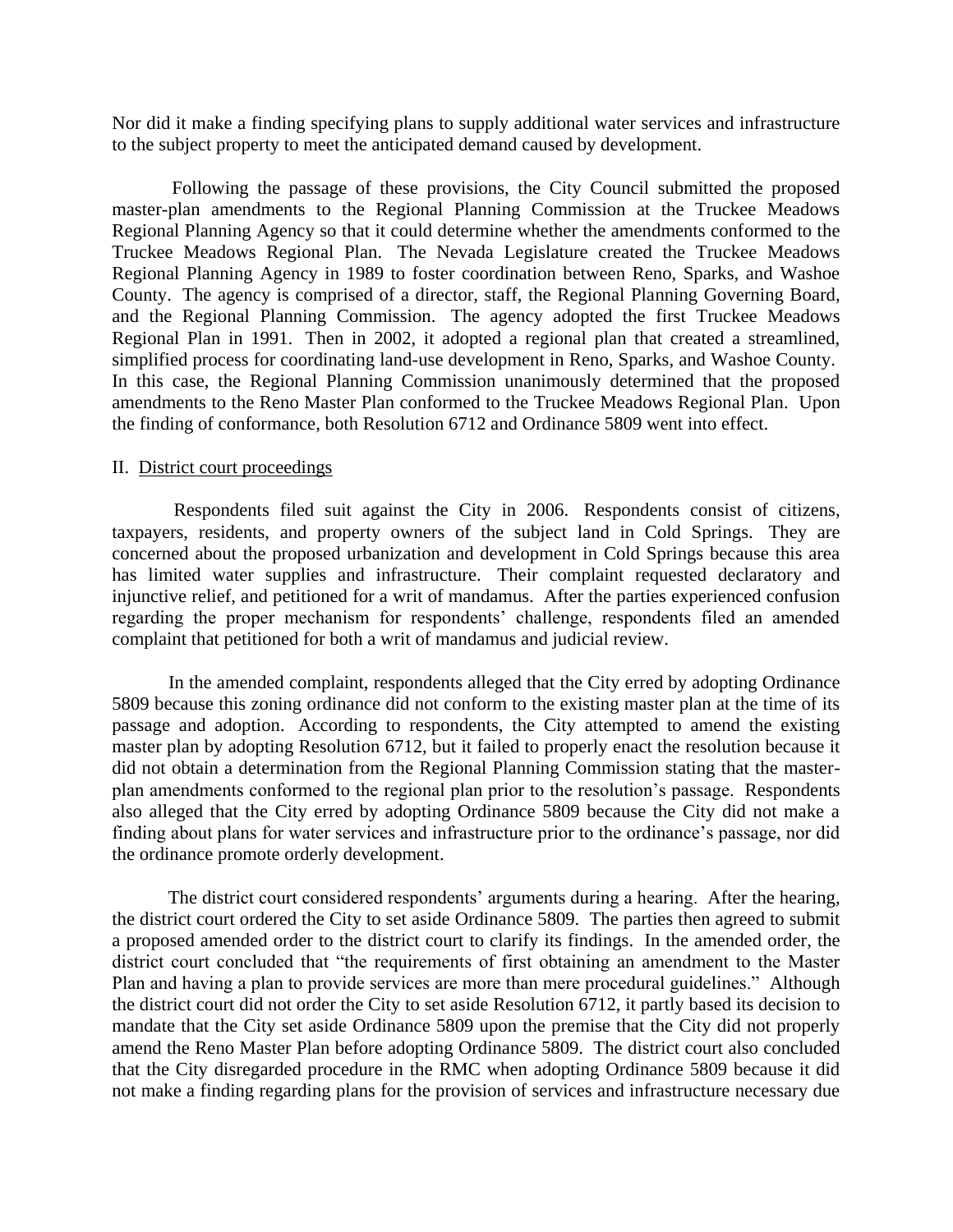to the future development in Cold Springs. The City now appeals from the district court's amended order.

#### DISCUSSION

#### I. Standard of review

 In this case, respondents filed a complaint in district court for declaratory and injunctive relief, and for a writ of mandamus. A writ of mandamus is a remedy that exists "to compel the performance of an act which the law especially enjoins as a duty resulting from office." Board of Comm'rs v. Dayton Dev. Co., 91 Nev. 71, 75, 530 P.2d 1187, 1189 (1975). This extraordinary remedy can also correct a governing body's manifest abuse of discretion in zoning cases. Id.

 After respondents filed their complaint, this court issued its decision in Kay v. Nunez, 122 Nev. 1100, 146 P.3d 801 (2006). In Kay, the appellant filed petitions in district court for a writ of mandamus and judicial review to contest a local government's zoning and land-use decision. Id. at 1103, 146 P.3d at 804. This court concluded in Kay that a petition for judicial review was the proper mechanism for seeking review of a local government's zoning and planning decision in district court. Id. at 1104-06, 146 P.3d at 804-05. The court arrived at this conclusion based on the express language in NRS 278.3195(4), which sets forth that a person who administratively appeals a zoning decision under the applicable ordinance to the governing board and is aggrieved by the board's decision may appeal by timely filing a petition for judicial review in district court. Id. at 1104-05, 146 P.3d at 804-05.

 Given the ruling in Kay, respondents amended their complaint to petition for both a writ of mandamus and judicial review. After a hearing, the district court ordered the City to set aside Ordinance 5809. In its order, the district court noted that the parties initially disputed whether a petition for a writ of mandamus or for judicial review was the appropriate vehicle for respondents' challenge. The district court also noted that later on during the proceedings, the parties appeared to agree that the proper vehicle was a writ of mandamus. The City continues to argue on appeal that the proper vehicle for respondents' challenge was a writ of mandamus. According to the City, a petition for judicial review is improper in this case because the City's enactment of Ordinance 5809 was a legislative act that is not subject to NRS 278.3195(4). However, we conclude that the petition for judicial review was the proper mechanism.

 The enactment of zoning ordinances and amendments by local municipal entities constitutes sound legislative action. McKenzie v. Shelly, 77 Nev. 237, 242, 362 P.2d 268, 270 (1961). Some courts do not extend judicial review to the legislative process of enacting zoning amendments. 4 Patricia E. Salkin, American Law of Zoning § 42:5 (5th ed. 2010). However, the procedural actions of municipal legislative entities may still be subject to judicial review. Id. In City of Beechwood Village v. Council, Etc., 574 S.W.2d 322, 323 (Ky. Ct. App. 1978), the Court of Appeals of Kentucky reviewed an amendment to a zoning map adopted by a local legislative body. The court in Beechwood Village invalidated the zoning amendment because the local legislative body failed to make a sufficient finding explaining why the amendment conformed to the community's comprehensive plan. Id. at 323-25.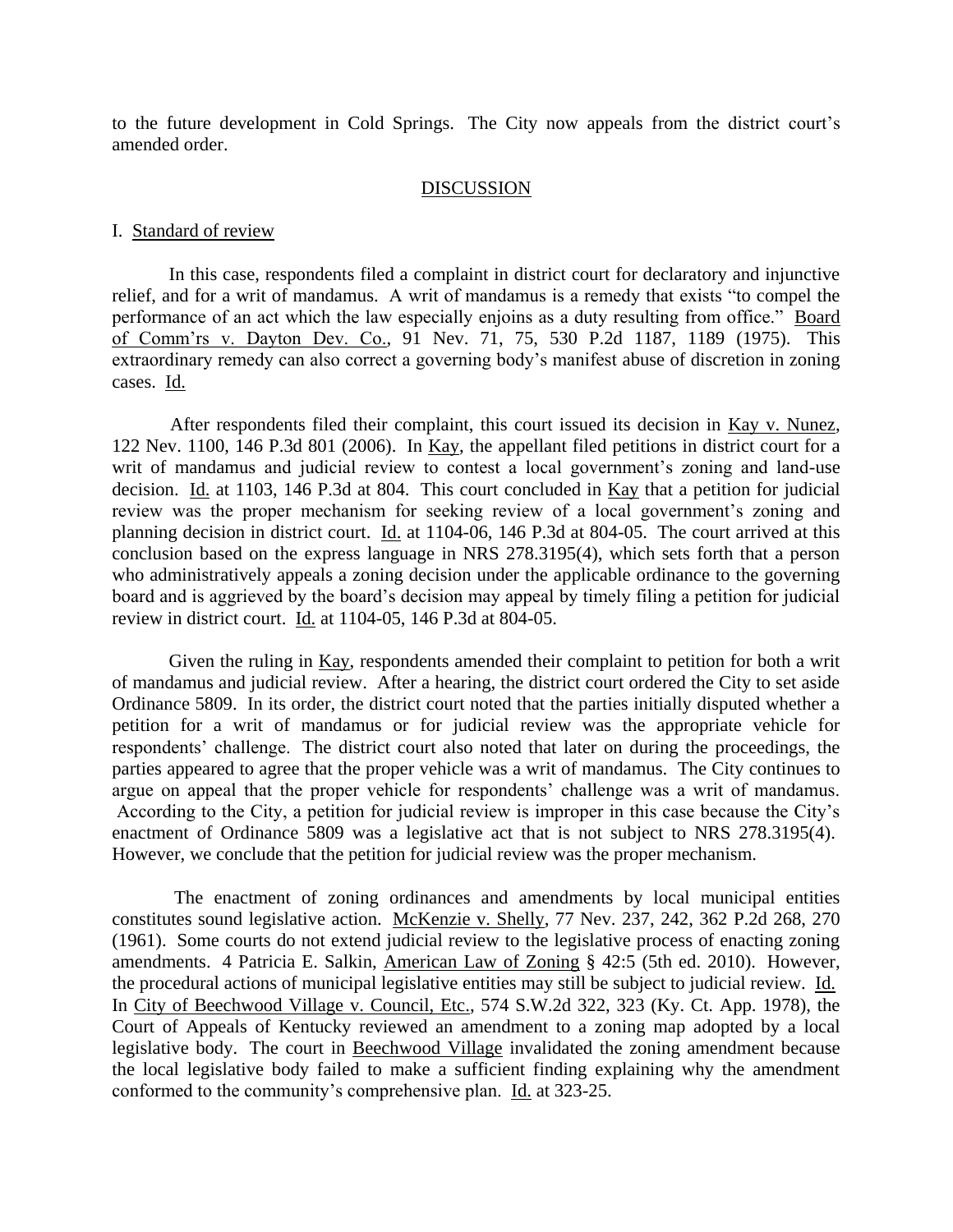Similarly, the Court of Appeals of New York concluded in Voelckers v. Guelli, 446 N.E.2d 764, 767-68 (N.Y. 1983), that courts could judicially review the voting procedures used by local town boards to enact zoning amendments. In Voelckers, respondents argued on appeal that the lower courts had exceeded their authority by reviewing a legislative action, meaning the town board's action related to a proposed zoning code amendment. Id. at 767. The court disagreed and concluded that "a determination of such a nature—addressing a question of procedure only, eschewing any intrusion into the substance of the matter being voted on—is within the scope of judicial authority." Id. at 768.

 In this case, we consider two procedural issues raised by the parties: (1) whether the City complied with NRS 278.0282 when passing the amendments to the Reno Master Plan in Resolution 6712, and (2) whether the City complied with former RMC section 18.06.404(d)(1)(b) when rezoning the subject property in Ordinance 5809. Because these issues are procedural and do not require this court to consider the substance or content of the enactments, we conclude that a petition for judicial review was the proper vehicle for respondents' challenge. See Voelckers, 446 N.E.2d at 767-68.

 When considering petitions for judicial review in zoning cases, both the district court and this court review the agency record to decide whether substantial evidence supports the governing body's findings. Kay, 122 Nev. at 1105, 146 P.3d at 805. Substantial evidence is that which a reasonable mind could accept as sufficient to support a conclusion. State, Emp. Security v. Hilton Hotels, 102 Nev. 606, 608, 729 P.2d 497, 498 (1986). This court will not substitute its judgment for that of a municipal entity if substantial evidence supports the entity's action. McKenzie, 77 Nev. at 240, 362 P.2d at 269.

 The two issues on appeal also require this court to interpret NRS 278.0282 and former RMC section  $18.06.404(d)(1)(b)[2]$  "Statutory construction is a question of law, which this court reviews de novo." Kay, 122 Nev. at 1104, 146 P.3d at 804. Courts also apply a de novo standard of review when interpreting municipal code provisions. U.S. v. Iverson, 162 F.3d 1015, 1019 (9th Cir. 1998); Asphalt Specialt. v. City of Commerce City, 218 P.3d 741, 745 (Colo. App. 2009). When the language in a provision is clear and unambiguous, this court gives "effect to that meaning and will not consider outside sources beyond that statute." NAIW v. Nevada Self-Insurers Association, 126 Nev. \_\_\_, \_\_\_, 225 P.3d 1265, 1271 (2010). If there is more than one reasonable interpretation of the statute, this court considers legislative intent and other similar statutory provisions when construing the statute's language. Id.

#### II. The City complied with NRS 278.0282 when passing Resolution 6712

 The City argues on appeal that it complied with Nevada law, specifically NRS 278.0282, when passing amendments to the Reno Master Plan in Resolution 6712. According to the City, it properly adopted Resolution 6712 because its language stated that the master-plan amendments would only become effective after the Regional Planning Commission determined that the proposed amendments conformed to the regional plan. Respondents argue that the City violated NRS 278.0282 because it adopted the master-plan amendments prior to the Regional Planning Commission's determination that the amendments conformed to the regional plan. We conclude that the City's argument has merit.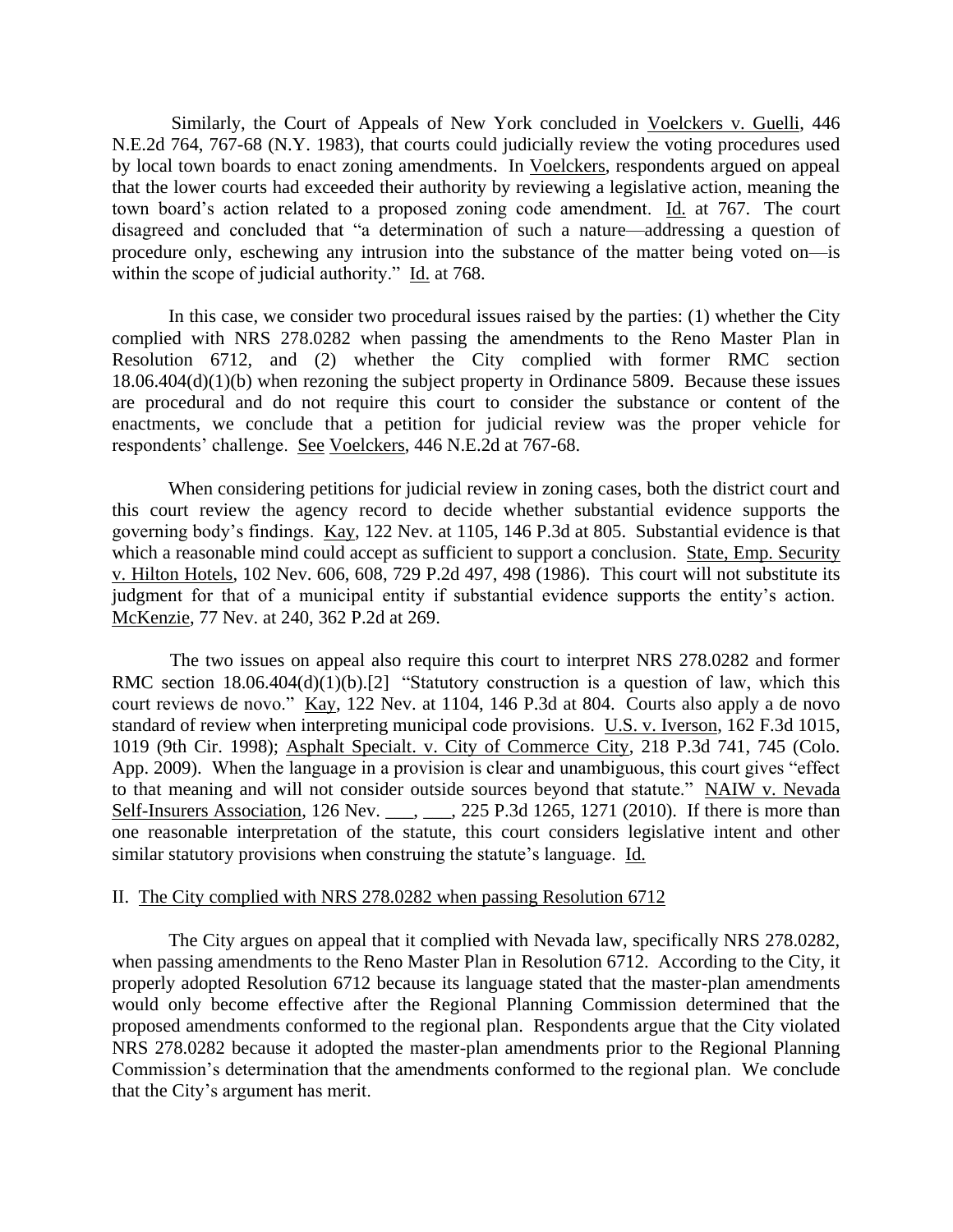NRS 278.0282(1) states that "[b]efore the adoption or amendment of any master plan, . . . each governing body and any other affected entity shall submit the proposed plan or amendment to the regional planning commission." Once the governing body submits the proposed master-plan amendment, the Regional Planning Commission shall "determine whether the proposed plan or amendment conforms with the comprehensive regional plan." NRS 278.0282(1). If the commission concludes that the master-plan amendment does not conform to the regional plan, it must specify which parts of the amendment do not conform and explain its reasoning. Id.

 In this case, the Reno City Council passed amendments that altered the land-use designations for Cold Springs in the Reno Master Plan. It conditionally approved these proposed amendments in Resolution 6712, before the Truckee Meadows Regional Planning Commission found that the amendments conformed to the Truckee Meadows Regional Plan. The City Council included a provision in Resolution 6712 that stated the amendments would only "become effective upon a determination of conformance by the Regional Planning Commission." After the City submitted the master-plan amendments to the Regional Planning Commission, the commission unanimously concluded that the proposed amendments conformed to the regional plan and the resolution became operative.

 We conclude that the sequence of events used when passing Resolution 6712 complied with the procedures set forth in NRS 278.0282. Subsection 1 of NRS 278.0282 requires that a governing body submit "proposed" amendments to the Regional Planning Commission prior to the amendment of a master plan. The term "proposed" indicates that the Regional Planning Commission must review master-plan amendments before they are ratified and become effective.

 Caselaw draws a distinction between proposed amendments and ratified or effective amendments. See, e.g., Kimble v. Swackhamer, 94 Nev. 600, 602, 584 P.2d 161, 162 (1978) (the Legislature could "ratify or reject a proposed amendment to the federal constitution" (discussing Hawke v. Smith, 253 U.S. 221 (1920))); Williams v. Griffin, 91 Nev. 743, 745, 542 P.2d 732, 733 (1975) (agencies may refuse to issue permits when doing so would conflict with proposed ordinances that are not yet in effect); Maragliano v. Land Use Bd., 957 A.2d 213, 215 (N.J. Super. Ct. App. Div. 2008) (if a governing body proposes to amend a zoning ordinance, planning boards should not grant development approvals until the amendment takes effect). Because the City added a provision to Resolution 6712 that prevented the resolution from becoming effective until the Regional Planning Commission determined that the proposed master-plan amendments conformed to the regional plan, we conclude that the City complied with the express language in NRS 278.0282 when adopting Resolution 6712.

#### III. The City violated former RMC section 18.06.404(d)(1)(b) when passing Ordinance 5809

 The City argues that the district court erred when it ordered that Ordinance 5809 be set aside because the City complied with former RMC section  $18.06.404(d)(1)(b)$  when passing the ordinance. According to the City, this municipal code provision did not require the local government to make a finding setting forth detailed plans about water services and infrastructure prior to the approval of Ordinance 5809. Respondents argue that the City failed to comply with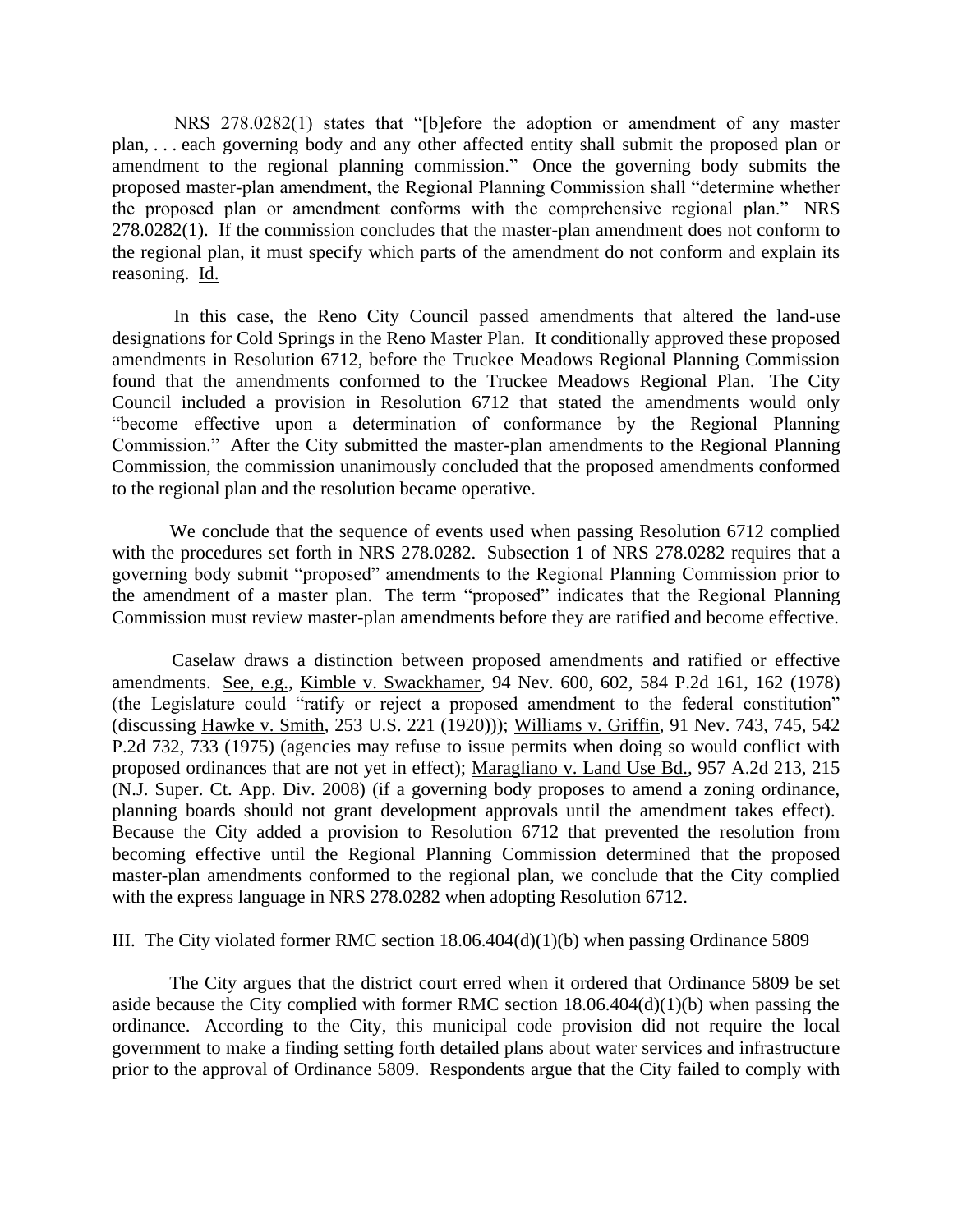former RMC section  $18.06.404(d)(1)(b)$  when enacting Ordinance 5809 because it did not make a sufficient finding about the plans for water services and infrastructure.

# A. The requirements of former RMC section 18.06.404(d)(1)(b)

Former RMC section  $18.06.404(d)(1)(b)$  mandated that when approving a zoning-map amendment, the Reno Planning Commission and City Council must find that there is a plan to support proposed development with sufficient services and infrastructure. It stated the following:

In approving any zoning map amendment, the planning commission and city council shall find the following:

. . . .

b. The change in zoning represents orderly development of the city and there are, or are planned to be adequate services and infrastructure to support the proposed zoning change and existing uses in the area

RMC § 18.06.404(d)(1)(b) (2008). Because this version of the code was in effect at the time when the district court issued its amended order, we analyze the appeal under former RMC section 18.06.404(d)(1)(b).[3]

 In this case, the parties acknowledge that the existing water and sewer services in Cold Springs cannot support the proposed development and urbanization permitted by the change in zoning. Because Cold Springs' existing water and sewer services cannot support the proposed development, former RMC section 18.06.404(d)(1)(b) required the Reno Planning Commission and City Council to make a finding, when passing Ordinance 5809, regarding plans to supply adequate water services and infrastructure to support the proposed development. The City argues that it complied with this former code provision because it made findings which set forth that the details regarding the provision of water services and infrastructure would be established before development begins. According to the City, it was improper for the district court to require detailed plans about water services and infrastructure at the zoning and planning stage of the process.

 We conclude that this is not a reasonable interpretation of former RMC section 18.06.404(d)(1)(b). Courts must construe ordinances in a manner that gives meaning to all of the terms and language. Bd. of County Comm'rs v. CMC of Nevada, 99 Nev. 739, 744, 670 P.2d 102, 105 (1983). Courts "should read each sentence, phrase, and word to render it meaningful within the context of the purpose of the legislation." Id. The City's interpretation that former RMC section 18.06.404(d)(1)(b) permits governing entities to defer findings or make broad conclusions about services and infrastructure would render the following phrase in the code to be meaningless: "the planning commission and city council shall find . . . there are, or are planned to be adequate services and infrastructure to support the proposed zoning change and existing uses in the area." Also, deferring the requirement to make a finding about plans for adequate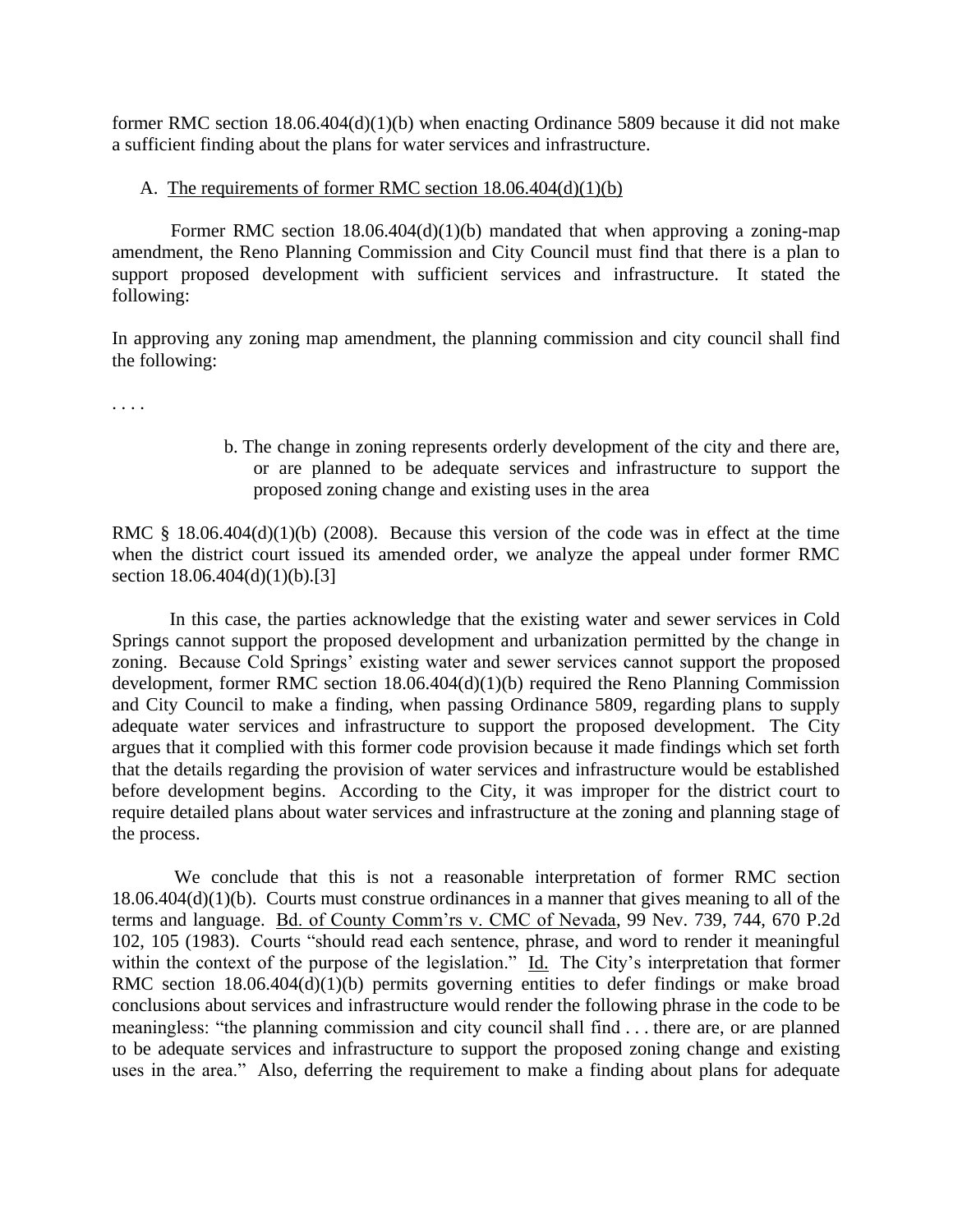services and infrastructure could prevent governing entities from designing proper zoning regulations that promote the orderly development of an area.

In contrast, respondents in this case interpret former RMC section  $18.06.404(d)(1)(b)$  as requiring local governments to make a finding about plans for adequate services and infrastructure prior to the adoption of amendments to the master plan. This constitutes a reasonable interpretation of the former code provision. Pursuant to this provision's plain language, governing entities must make a finding during the zoning and planning stage of development about how officials plan to meet the water and infrastructure demands generated by the proposed zoning change. The provision's clear and unambiguous language does not permit governing entities to merely defer findings regarding plans for water services and infrastructure to a later date or to make vague conclusions that fail to articulate even a general plan for the provision of water services and infrastructure.

 According to amici curiae, actual plans for water services and infrastructure cannot be created before local governments enact applicable zoning ordinances. However, the express language in former RMC section 18.06.404(d)(1)(b) does not require local governments or developers to submit complete, all-inclusive development plans prior to the approval of new zoning ordinances. Such a requirement would be redundant because Nevada's statutory scheme already requires developers to submit detailed plans regarding water and sewer services during later stages in the development process. See, e.g., NRS 278.335; NRS 278.372; NRS 278.377; NRS 278A.540. As set forth above, the provision's plain language is subject to only one reasonable interpretation: local government must make a finding about plans for adequate services and infrastructure prior to the adoption of amendments to the master plan. In this finding, local government must set forth an estimate of the water services and infrastructure required to serve the proposed development facilitated by the zoning amendment and must state how the governing entity plans to meet this demand.

# B. Substantial evidence does not show that the City made a sufficient finding about plans for services and infrastructure

 After reviewing the record in this case, we conclude that substantial evidence does not show that the City made a sufficient finding regarding how officials plan to meet the water demands and infrastructure needs generated by the proposed development in Cold Springs. When approving Ordinance 5809, the evidence shows that the Reno Planning Commission stated: "As future development projects are brought forward, issues such as sanitary sewer, water service and other critical infrastructure needs will be addressed." In addition, the Reno City Council made the following statement: "[W]hile the details of the provision of water and sewer will be required when the development is proposed, there is infrastructure in place that could be expanded, such as an existing sewer plant, and a water purveyor called Utilities, Inc. Alternatively, new utilities could be built by the developer."

 These statements do not satisfy the requirements of former RMC section  $18.06.404(d)(1)(b)$  because they do not articulate even a general plan to meet the potential demands for water services and infrastructure generated by the zoning change. While the City is not required to set forth detailed, all-inclusive development plans for water services and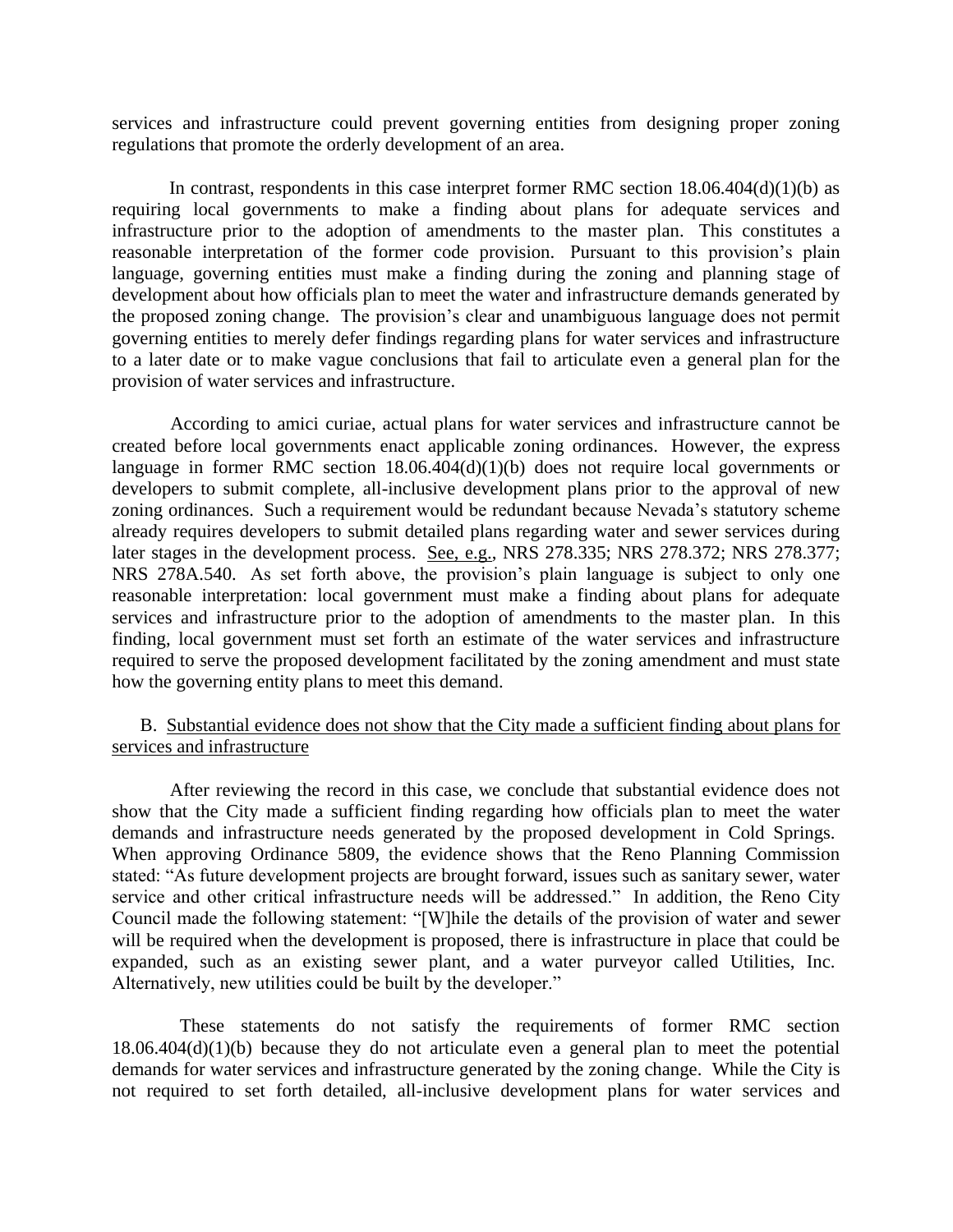infrastructure, former RMC section  $18.06.404(d)(1)(b)$  did require something more than the deferral of the issue or broad, evasive conclusions about how officials can build or expand utilities if necessary. See Annapolis Market v. Parker, 802 A.2d 1029, 1045-46 (Md. 2002) (findings of fact should be meaningful and should not merely set forth broad conclusions, make boilerplate resolutions, or defer issues to a later date). The parties in this case agree that the existing water services and infrastructure cannot support the potential development in Cold Springs, and merely deferring the subject or broadly concluding that a developer could build new utilities if necessary oversimplifies complex water-supply issues. Because the City did not satisfy the applicable provision of the RMC, we conclude that the district court did not err by ordering the City to set aside Ordinance 5809.

#### **CONCLUSION**

 We conclude that the City did not violate NRS 278.0282 by conditionally approving amendments to the Reno Master Plan prior to submitting the amendments to the Regional Planning Commission for review. The City complied with NRS 278.0282 because Resolution 6712 provided that the proposed master-plan amendments would become effective after the Regional Planning Commission determined that they conformed to the regional plan. We further conclude that the City violated former RMC section  $18.06.404(d)(1)(b)$  because there is no substantial evidence showing that it made an adequate finding about planned water services and infrastructure before passing Ordinance 5809. Accordingly, we reverse the district court's finding that the City failed to properly amend the Reno Master Plan and affirm the district court's conclusion that the City violated former RMC section  $18.06.404(d)(1)(b)$ .

PARRAGUIRRE, C.J., and HARDESTY, DOUGLAS, CHERRY, SAITTA, and PICKERING, JJ., concur.

#### \*\*\*\*\*\*\*\*\*\*FOOTNOTES\*\*\*\*\*\*\*\*\*\*

[1] This court considered issues surrounding the annexation of land in Cold Springs in the case of Citizens for Cold Springs v. City of Reno, 125 Nev. \_\_, 218 P.3d 847 (2009).

[2] The City amended RMC section 18.06.404 on September 9, 2009, after the district court issued its amended order in this case on June 5, 2008. Thus, we will analyze this matter in accordance with the version of RMC section 18.06.404 that was in effect on June 5, 2008.

[3] Similar to former RMC section 18.06.404(d)(1)(b), the current version of RMC section 18.06.404(d)(1) states that the Reno Planning Commission and City Council "shall make findings regarding the requirements of NRS 278.250(2), as applicable, and the proposed amendment's conformity to the City of Reno Master Plan." Pursuant to NRS 278.250(2), local governments must design zoning regulations to, among other things, "preserve the quality of air